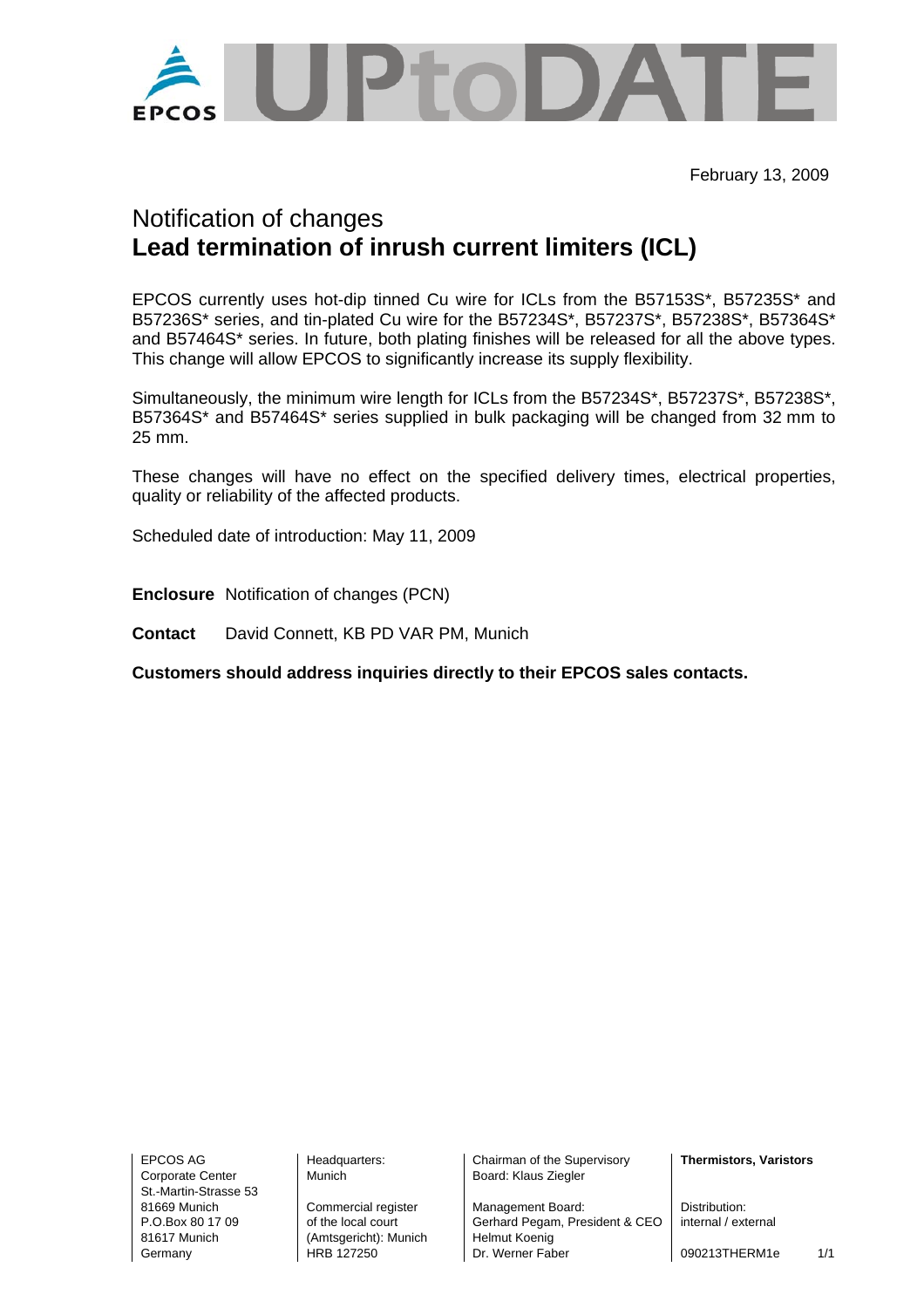

## **Product / Process Change Notification Produkt-/ Prozess-Änderungsmitteilung**

| 1. ID No. / ID-Nr.: KB 09/06                                                                                                                                                                                                                                                                                                                                                                                                                                                                                                                                                                                |                                                                                                                                                                                          | 2. Date of announcement / Datum der Ankündigung: 13.02.2009 |                                                                                 |                                             |  |
|-------------------------------------------------------------------------------------------------------------------------------------------------------------------------------------------------------------------------------------------------------------------------------------------------------------------------------------------------------------------------------------------------------------------------------------------------------------------------------------------------------------------------------------------------------------------------------------------------------------|------------------------------------------------------------------------------------------------------------------------------------------------------------------------------------------|-------------------------------------------------------------|---------------------------------------------------------------------------------|---------------------------------------------|--|
| 3. Type $/$<br>Produktgruppe:<br>Inrush current limiter<br>(ICL)<br>Einschaltstrom-<br>begrenzer (ICL)                                                                                                                                                                                                                                                                                                                                                                                                                                                                                                      | B57153S*,<br>B57234S*,<br>B57235S*,<br>B57236S*,<br>B57237S*,<br>B57238S*,<br>B57364S*,<br>B57464S*                                                                                      | Old ordering code /<br>Alte Bestell-Nr.:                    | New ordering code /<br><b>Neue Bestell-Nr.:</b><br>No change/<br>keine Änderung | Customer part number /<br>Kundensachnummer: |  |
| 4. Description of change / Beschreibung der Änderung:<br>1. Release of alternative wire plating finish<br>EPCOS currently uses hot-dip tinned Cu wire only for the B57153S*, B57235S* and B57236S* series, and<br>tin-plated Cu wire for the B57234S*, B57237S*, B57238S*, B57364S* and B57464S* series. In future,<br>both plating finishes may be used for all mentioned ICL types. This change will increase our supply                                                                                                                                                                                  |                                                                                                                                                                                          |                                                             |                                                                                 |                                             |  |
| flexibility.<br>2. With this change, we plan to introduce a reduction in minimum lead length LL for bulk packing of the<br>B57234S*, B57237S*, B57238S*, B57364S*, and B57464S* series from 32 mm to 25 mm. /<br>1. Freigabe von alternativen Drahtoberflächen<br>EPCOS verwendet zur Zeit feuerverzinnte Cu-Drähte für die ICL-Produktserien B57153S*, B57235S*,<br>B57236S* und galvanisch verzinnte Drähte für die Serien B57234S*, B57237S*, B57238S*, B57364S*,<br>B57464S*. In Zukunft werden beide Verzinnungsarten für alle o.g. Typen verwendet. Diese Änderung<br>erhöht unsere Liefersicherheit. |                                                                                                                                                                                          |                                                             |                                                                                 |                                             |  |
|                                                                                                                                                                                                                                                                                                                                                                                                                                                                                                                                                                                                             | 2. Mit dieser Änderung werden wir eine verkürzte Drahtlänge für die Schüttgutverpackungen bei<br>B57234S*, B57237S*, B57238S*, B57364S*, B57464S* von min 32 mm auf min 25 mm einführen. |                                                             |                                                                                 |                                             |  |
| 5. Effect on the product or for customers (quality, specification, lead time) /<br>Auswirkung auf das Produkt oder für den Kunden (Qualität, Spezifikation, Lieferzeiten):<br>There will be no impact on the specified fit, function, quality, reliability and lead time of the affected<br>products./<br>Kein Einfluß auf die spezifizierte Funktion, Qualität, Zuverlässigkeit und Lieferzeit der betroffenen<br>Produkte.                                                                                                                                                                                |                                                                                                                                                                                          |                                                             |                                                                                 |                                             |  |
| 6. Quality assurance measures / Maßnahmen zur Qualitätssicherung:<br>EPCOS Zuhai is certified according to ISO/TS 16949 and ISO 9001:2000. Production release in<br>conformance with ISO/TS 16949./<br>EPCOS Zuhai ist nach ISO/TS 16949 und ISO 9001:2000 zertifiziert. Produktionsfreigabe nach ISO/TS<br>16949.                                                                                                                                                                                                                                                                                          |                                                                                                                                                                                          |                                                             |                                                                                 |                                             |  |
| 7. Scheduled date of introduction / Geplante Einführung: May 11, 2009 / 11. 05.2009                                                                                                                                                                                                                                                                                                                                                                                                                                                                                                                         |                                                                                                                                                                                          |                                                             |                                                                                 |                                             |  |
| 8. Customer feedback / Rückmeldung vom Kunden:<br>If EPCOS does not receive notification to the contrary within a period of 10 weeks, EPCOS assumes that<br>the customer agrees to the change. For an interim period we cannot rule out that old as well as new<br>products will be shipped.<br>Falls EPCOS innerhalb von 10 Wochen keine gegenteilige Mitteilung erhält, geht EPCOS davon aus, dass<br>die geplante Änderung vom Kunden akzeptiert ist. Innerhalb einer Übergangszeit kann es vorkommen,<br>dass sowohl alte wie auch neue Ware geliefert wird.                                            |                                                                                                                                                                                          |                                                             |                                                                                 |                                             |  |